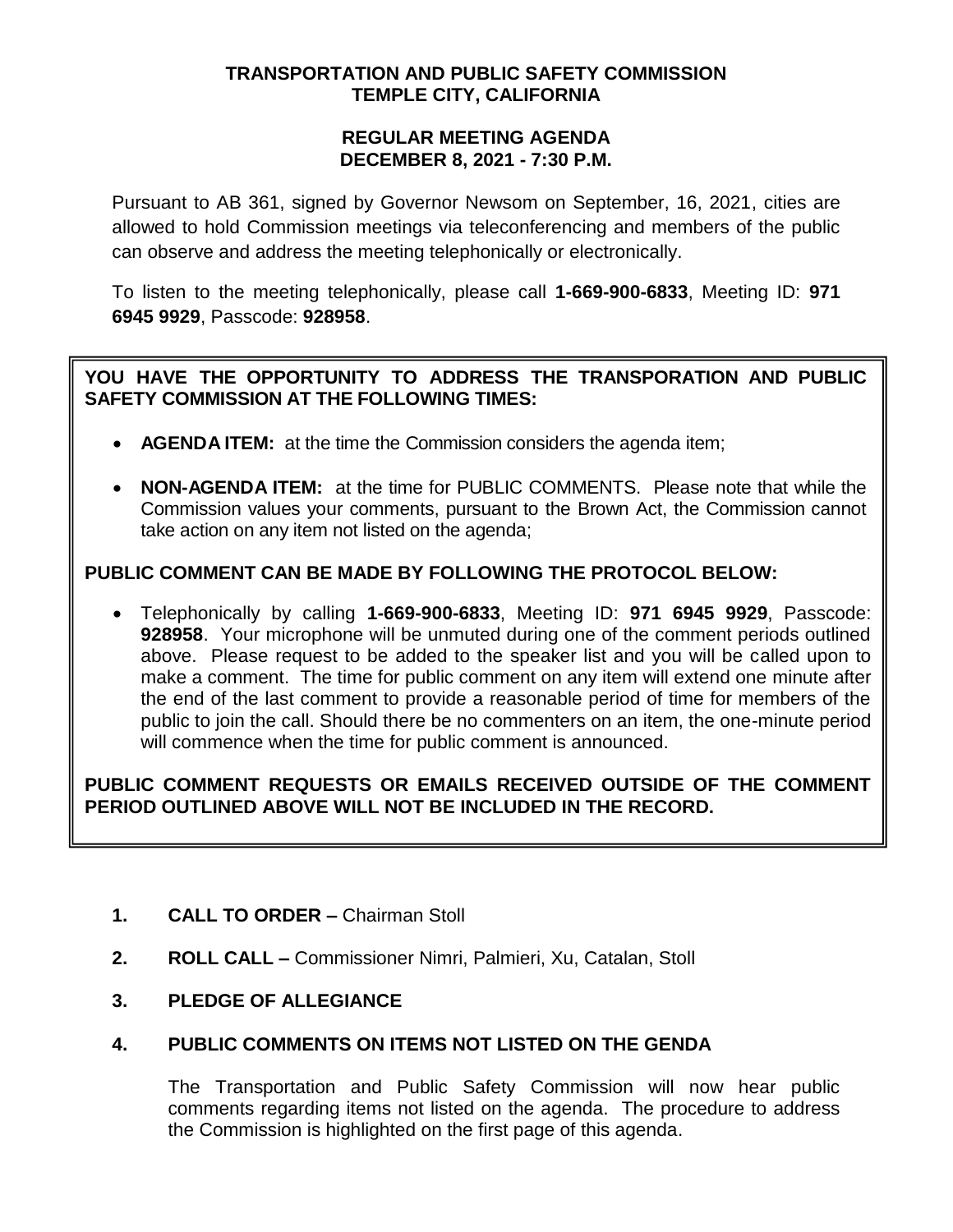Transportation and Public Safety Commission Agenda December 8, 2021 Page 2 of 4

## **5. CONSENT CALENDAR**

All consent calendar items may be approved in a single motion as recommended unless removed for further discussion. If members of the Commission or persons in the audience wish to discuss any matters listed on the Consent Calendar, please address them at this time.

Recommendation: approve item **A** per recommendation

A. APPROVAL OF MINUTES – [Regular meeting of August 11, 2021](/DocumentCenter/View/17083/TPSC-min-2021-08-11)

Recommendation: Approve

Recommendation: approve item **B** per recommendation

B. APPROVAL OF MINUTES - [Regular meeting of August 25, 2021](/DocumentCenter/View/17084/TPSC-min-2021-08-25)

Recommendation: Approve

### **6. PARKING CITATION HEARINGS**

Please note that the hearing is an informal proceeding and the rules of evidence required in a court trial do not apply.

#### *Hearing Procedures:*

- When your case is called, state your name and address for the record.
- State whether or not you are the registered owner of the vehicle cited. If you are not the owner, please state your relationship to the owner.
- Present your case to the Commission.
- The Commission will render a decision to uphold or dismiss your citation. A written notification of the Commission's decision will be mailed to you.
- If your citation is upheld, you may appeal the decision of the Commission to the Los Angeles Superior Court – Stanley Mosk Courthouse. You must file your appeal within 30 days from the date the written notification is mailed to you.

## **A. HEARINGS IN PERSON**

- 
- 
- 
- 

1. Catherine Chen Chen [Citation No. TC030014881](/DocumentCenter/View/17076/6A1-TC030014881_Redacted) 2. Manuela Bandas [Citation No. TC020008229](/DocumentCenter/View/17077/6A2-TC020008229_Redacted) 3. [James Li Citation No. TC020008701](/DocumentCenter/View/17078/6A3-TC020008701_Redacted) 4. [Adela Castro Citation No. TC030015378](/DocumentCenter/View/17079/6A4-TC030015378_Redacted)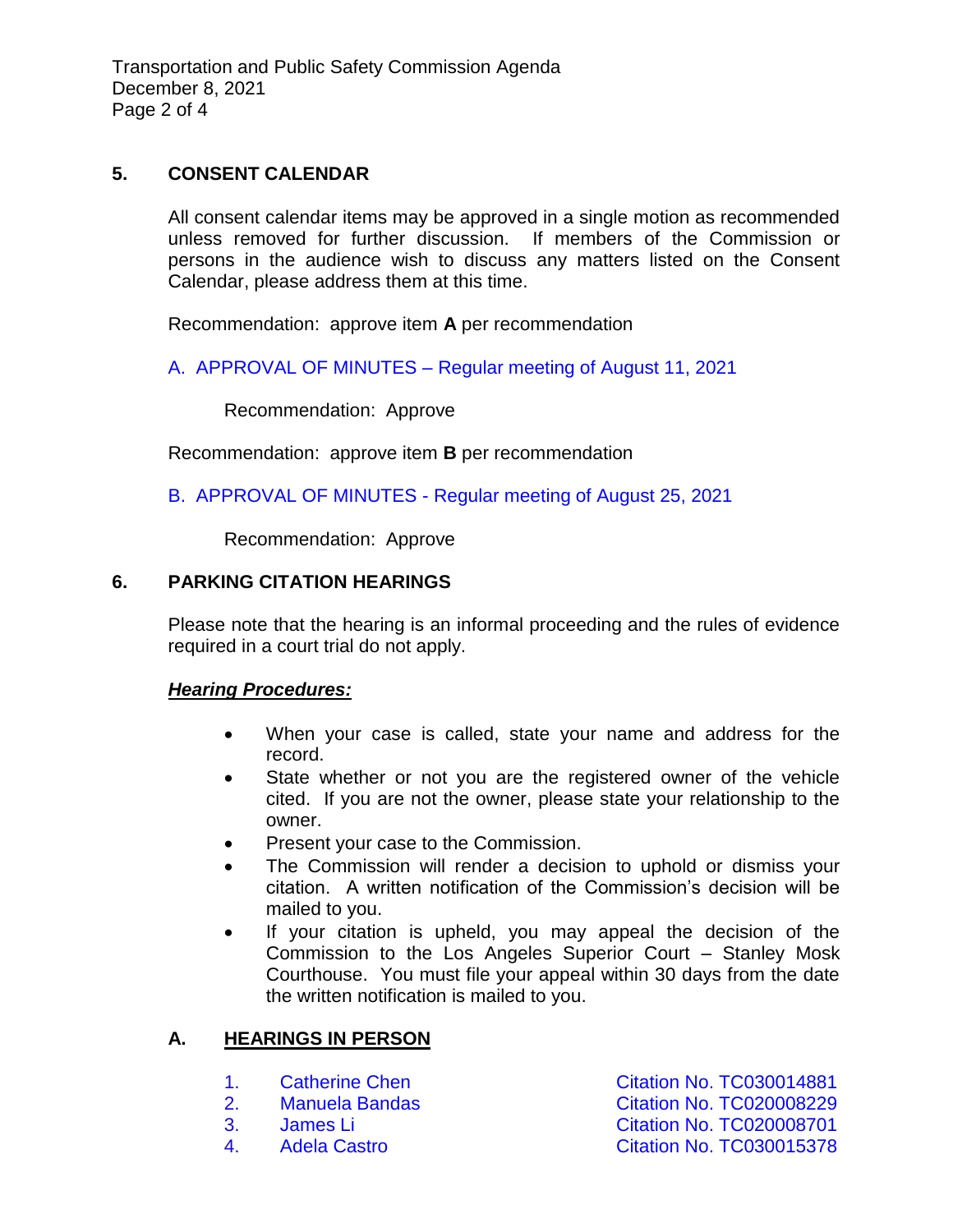Transportation and Public Safety Commission Agenda December 8, 2021 Page 3 of 4

## **B. WRITTEN DECLARATION**

- 
- 

1. Tiffany Wopschall **[Citation No. TC010018503](/DocumentCenter/View/17080/6B1-TC010018503_Redacted)** 2. Sean Tizon **[Citation No. TC030015133](/DocumentCenter/View/17081/6B2-TC030015133_Redacted)** 

## **7. UNFINISHED BUSINESS –** None

### **8. NEW BUSINESS**

## A. [OVERNIGHT PARKING PERMIT HARDSHIP APPEAL FOR 6049](/DocumentCenter/View/17082/8A-6049-Encinita-Ave_Redacted)  **[ENCINITA](/DocumentCenter/View/17082/8A-6049-Encinita-Ave_Redacted)**

The Transportation and Public Safety Commission is requested to review the hardship appeal for an overnight parking permit and approve or deny the request.

Presentation: Community Development Director

Recommendation:

1) The Transportation and Public Safety Commission is requested to consider a hardship request regarding an annual overnight parking permit application at 6049 Encinita.

## **9. COMMUNICATIONS –** None

## **10. ADDITIONAL PUBLIC COMMENTS ON ITEMS NOT LISTED ON THE AGENDA**

The Transportation and Public Safety Commission will now hear additional public comments regarding items **not listed** on the agenda. The procedure to address the Commission is highlighted on the first page of this agenda.

## **11. MATTERS FROM CITY OFFICIALS**

## **12. COMMISSION ITEMS SEPARATE FROM THE REGULAR AGENDA**

- A. COMMISSIONER NIMRI
- B. COMMISSIONER PALMIERI
- C. COMMISSIONER XU
- D. VICE CHARIMAN CATALAN
- E. CHAIRMAN STOLL